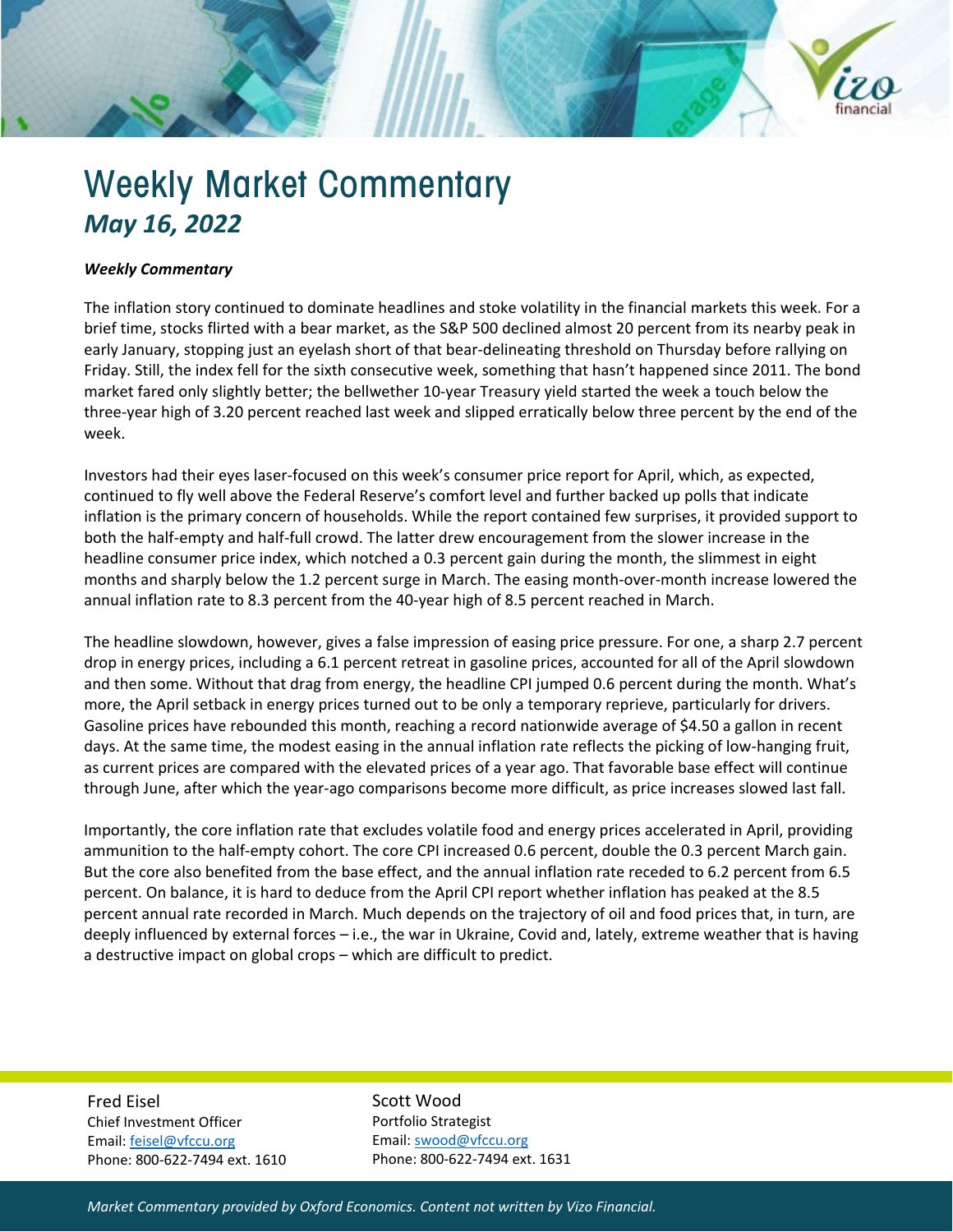Some trends are playing out as expected. As the U.S. economy continues to reopen, people are shifting their buying preferences away from goods towards services. As a result, pressure on goods prices has eased considerably, with core commodity prices holding steady over the past three months, lowering the annual inflation rate from 12.4 percent in February to 9.7 percent in April. Unsurprisingly, however, pressure on service prices has increased, as the 0.6 percent average increase in core services prices over the past three months, including a 0.7 percent increase in April, is 50 percent above the prior three-month average. Hence, the annual inflation rate in core service prices rose from 4.6 percent to 4.9 percent in April, a rate not seen since July 1991.

financia



If, in fact, the peak inflation rate is behind us, the ongoing pressure on service prices strongly suggests that the retreat will be exceptionally slow. For one, core service prices have three times as much influence on inflation than core goods prices. For another, service prices overall are far stickier than goods prices. True, the cost of some services can change markedly over the short-term in response to shifts in demand and cost pressures. Case in point is airfare, which soared 33.3 percent in April from a year ago owing to pent-up demand for travel and the spiraling cost of jet fuel. According to the Transportation Security Administration (TSA), checkpoint travel numbers increased 52 percent in April and are up another 40 percent so far in May. These eye-opening gains are not likely to be sustained for much longer as vacationers satisfy travel plans that were put off during the pandemic.

However, service prices that are less susceptible to short-term influences have a far greater impact on overall inflation. The biggest is shelter, which carries a 41 percent weight in the core consumer price index. Here, the trend has been steadily increasing, advancing by an annual rate of 6.3 percent over the past three months, nearly double the 3.3 percent pace of a year ago. The main driver is rents, which are rising three times as fast as a year ago – 6.4 percent over the past three months versus 2.1 percent. This trend, which is linked to surging home prices – is poised to continue owing to the demand-supply imbalance in the housing market. What's more, rental leases signed six months ago carries as much weight in the CPI as those signed in the current month. Since current rents are accelerating, they will be a tailwind behind the inflation rate going forward.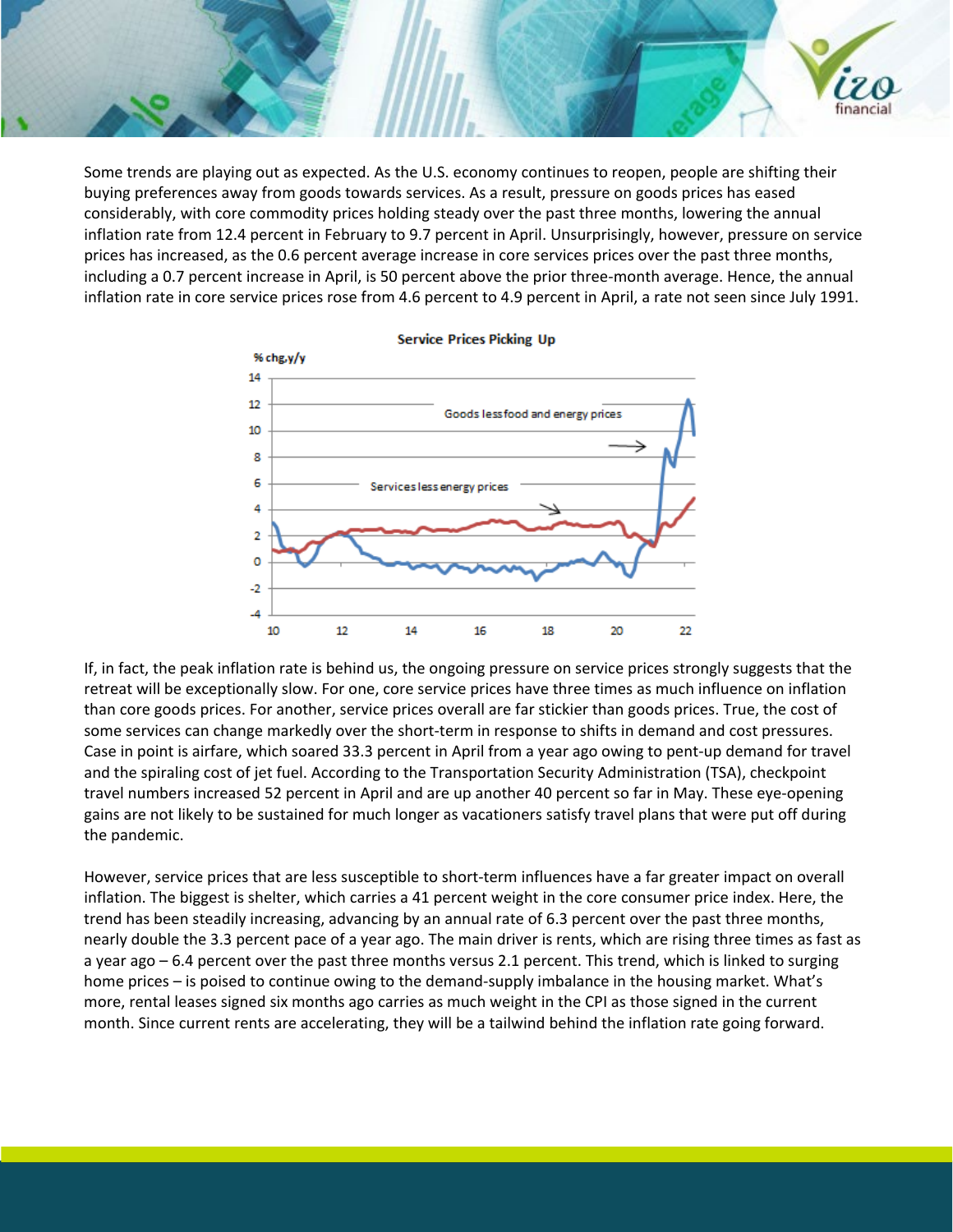What's more, service providers rely heavily on labor and they have less of an ability to offset labor costs with productivity gains than do goods producers. Hence, they have more incentive to raise prices in response to workers' demand for higher wages, which is getting steadily stronger. The Atlanta Fed's wage growth tracker climbed to six percent in April from 3.2 percent a year ago. With nearly two job openings for every worker seeking a position, the bargaining power of workers remains strong. Not surprisingly, more of them are quitting to seek better opportunities elsewhere. These job switchers are being amply rewarded, gaining wage increases of 7.5 percent according to the Atlanta Fed wage tracker.

financia



Despite improving paychecks, worker earnings overall are still not keeping pace with inflation. Average hourly earnings adjusted for inflation have declined for 13 consecutive months, leaving them 2.6 percent lower than a year ago. It's no small wonder that inflation weighs heavily on the minds of households, particularly those on the lower-end of the income scale. The University of Michigan's index of household sentiment shines a vivid spotlight on this deteriorating mindset, as the overall index plunged 6.1 points in early May to the lowest level since August 2011. Unlike then, when the economy was fitfully emerging from the Great Recession, households are not worried about an uncertain job market. Instead, they are concerned that inflation will continue to eat into purchasing power and put ever-more stress on their financial condition in coming months.